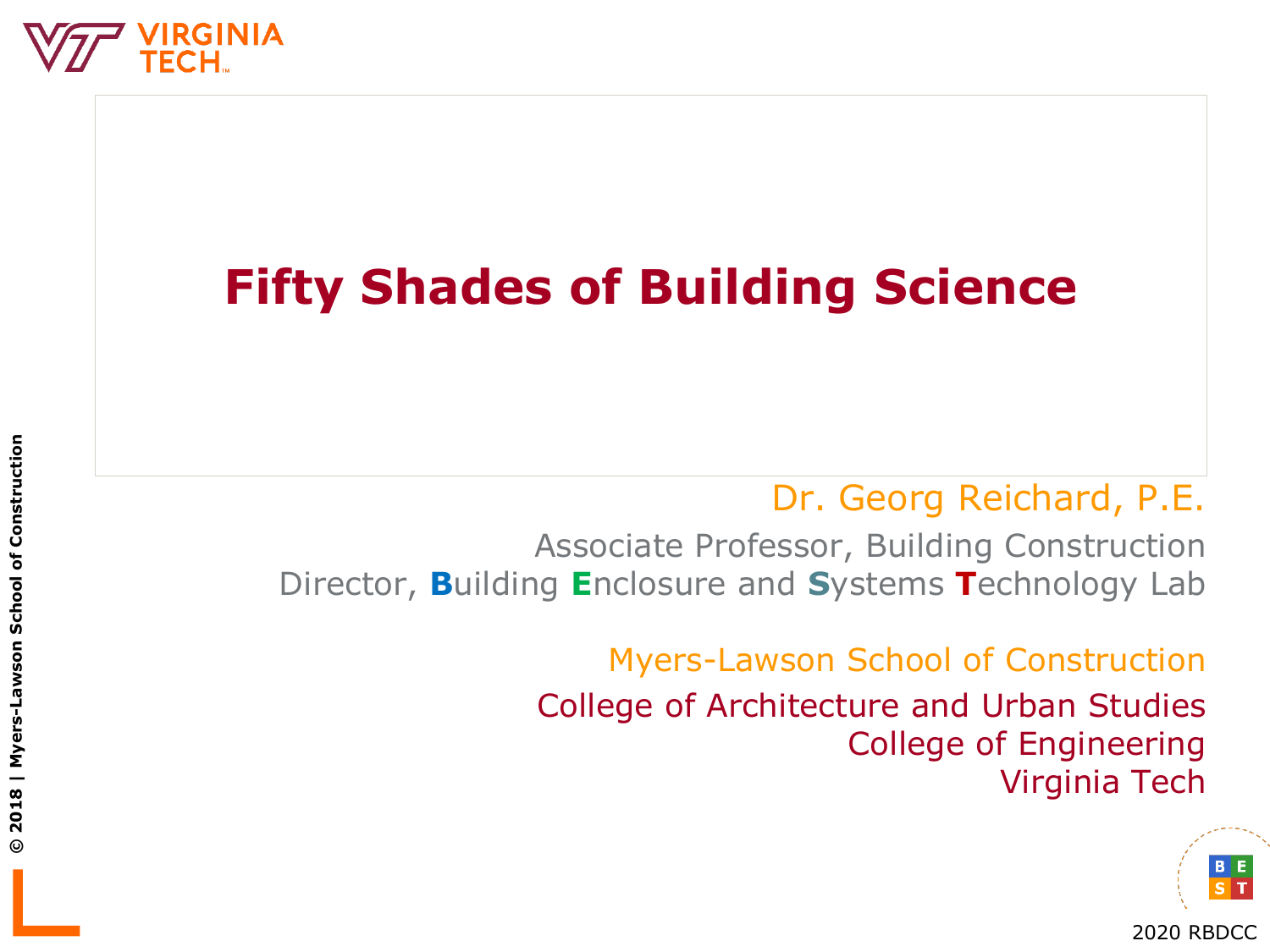"A significant achievement of the first industrial age was the emergence of building science, particularly the elastic theory of structures. With it, mathematical models could be used to predict structural performance with considerable accuracy, provided there was adequate quality control of the materials used … Euler's theory of column buckling (1757), … English scientist Thomas Young's modern definition of the modulus of elasticity … Louis Navier … theory of beams … forces from Newton's laws of motion …"

*Encyclopædia Britannica*



2020 RBDCC **Fifty Shades of Building Science** 

 $\boldsymbol{\mathit{II}}$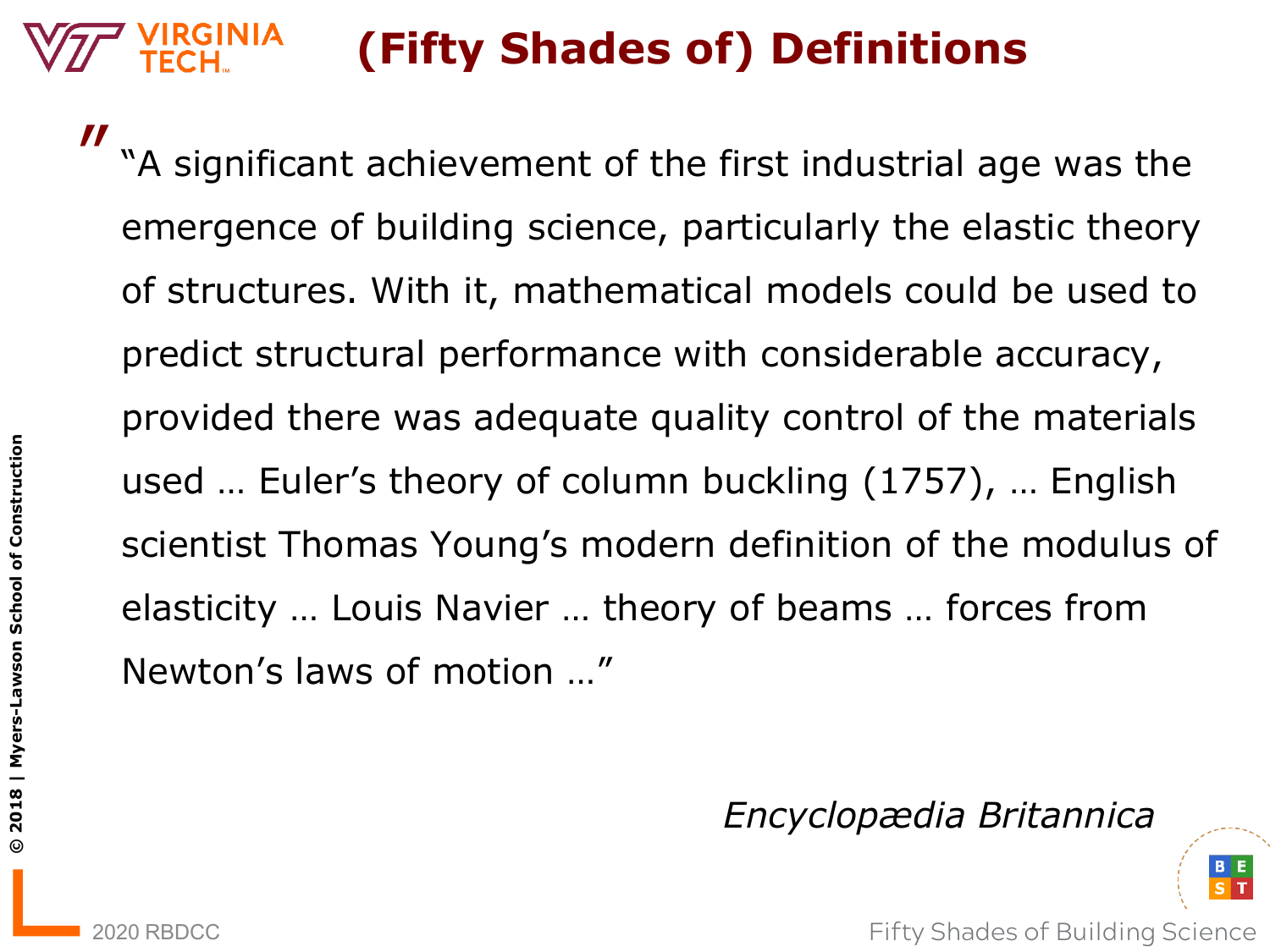″

Building science is a field of knowledge that draws upon physics, chemistry, engineering, architecture, and the life sciences. Understanding the physical behavior of the building as a system and how this impacts energy efficiency, durability, comfort and indoor air quality is essential to innovating high-performance buildings.

*WBDG, NIBS*

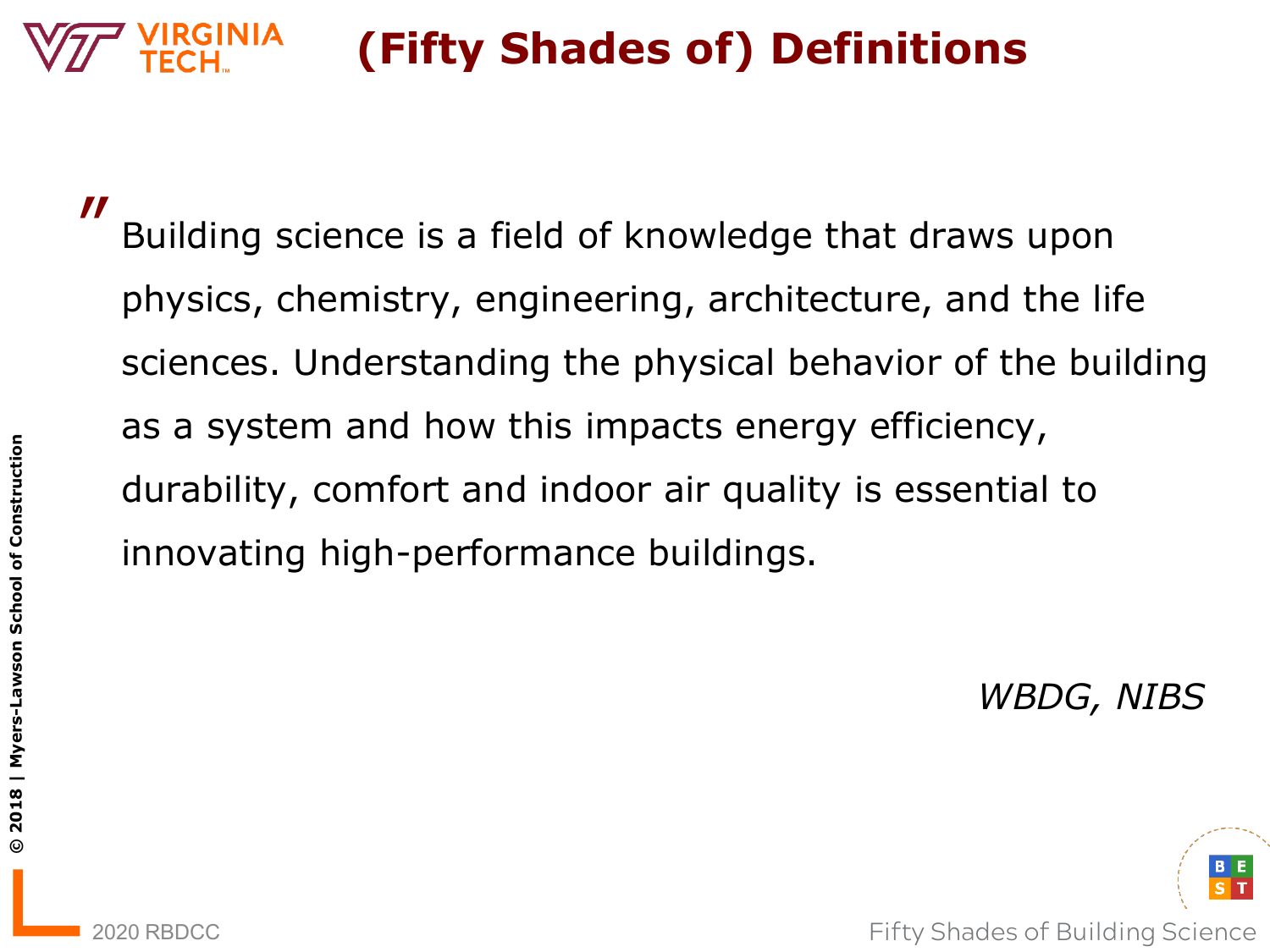$\boldsymbol{\mathit{II}}$ 

**© 2018 | Myers-Lawson School of Construction**

2018 | Myers-Lawson School of Construction

 $\odot$ 

"Building science provides the language, framework, and systems thinking to make our buildings resource-efficient, comfortable, and durable in a changing environment with ever-increasing demands for efficiency and durability."

*Peter Yost, BuildingGreen*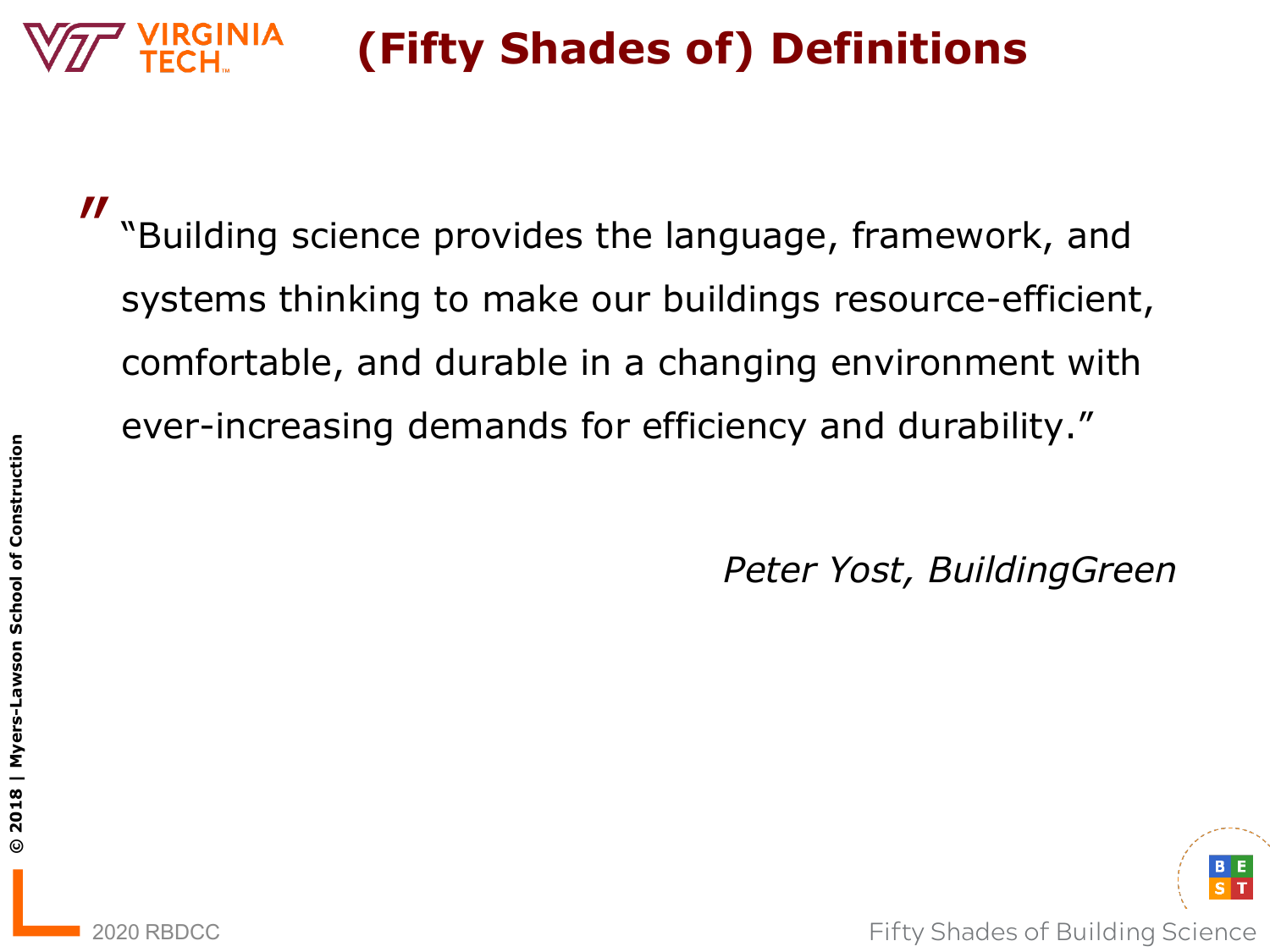″ Building science is defined as …

*U.S. Department of Energy*

Race to Zero

- Guidelines for Building Science Education
- Building Science Education Solution Center
- $\Box$  Building America Solution Center

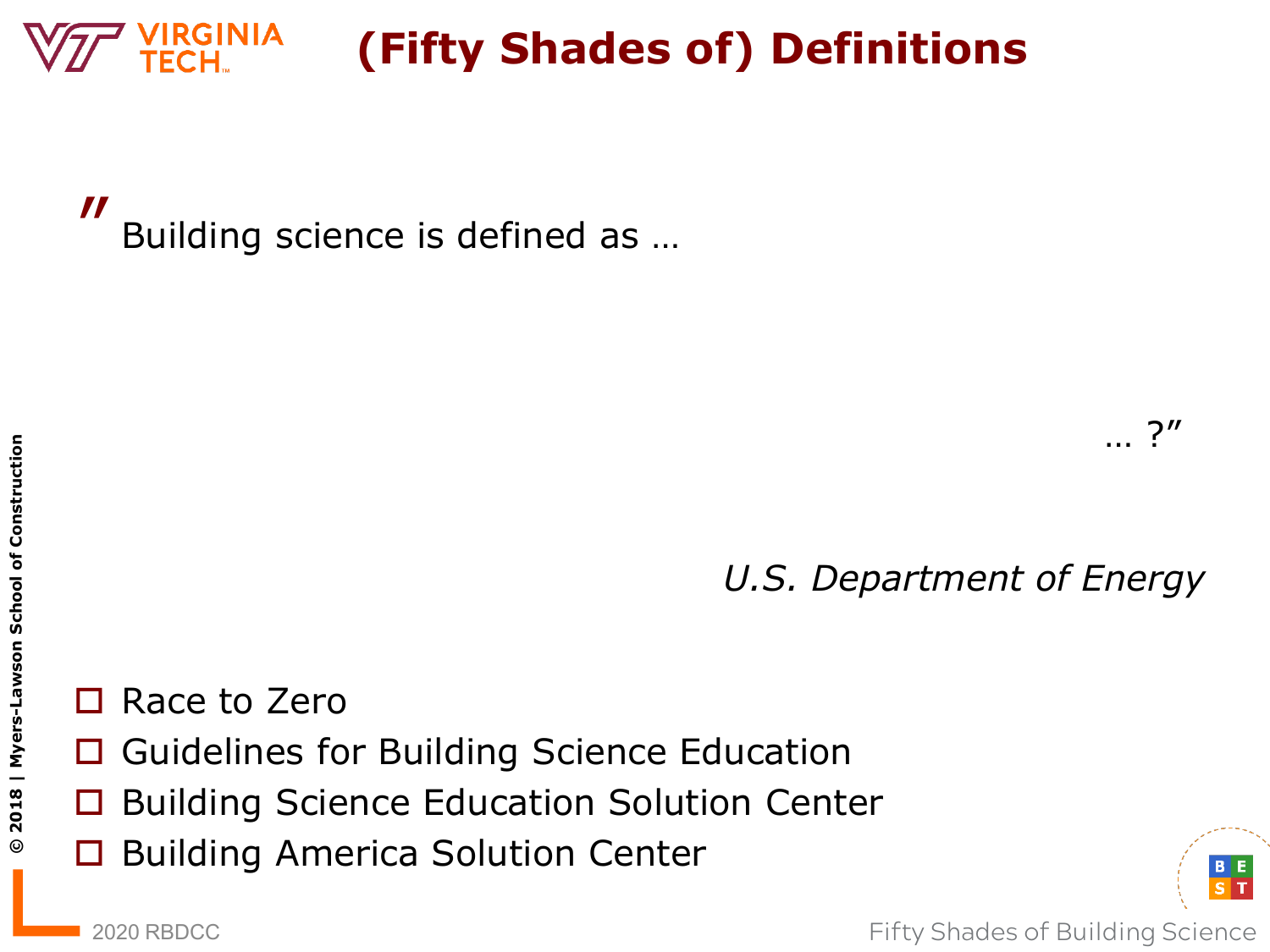

#### **Definition - Differentiation**

**Heat** Air **Building** Moisture **Physics** Science Building Science Sound Light Building **Resources** Environmental **Sciences** Impacts Energy Economics Cost

2020 RBDCC **Fifty Shades of Building Science** 

B E<br>S T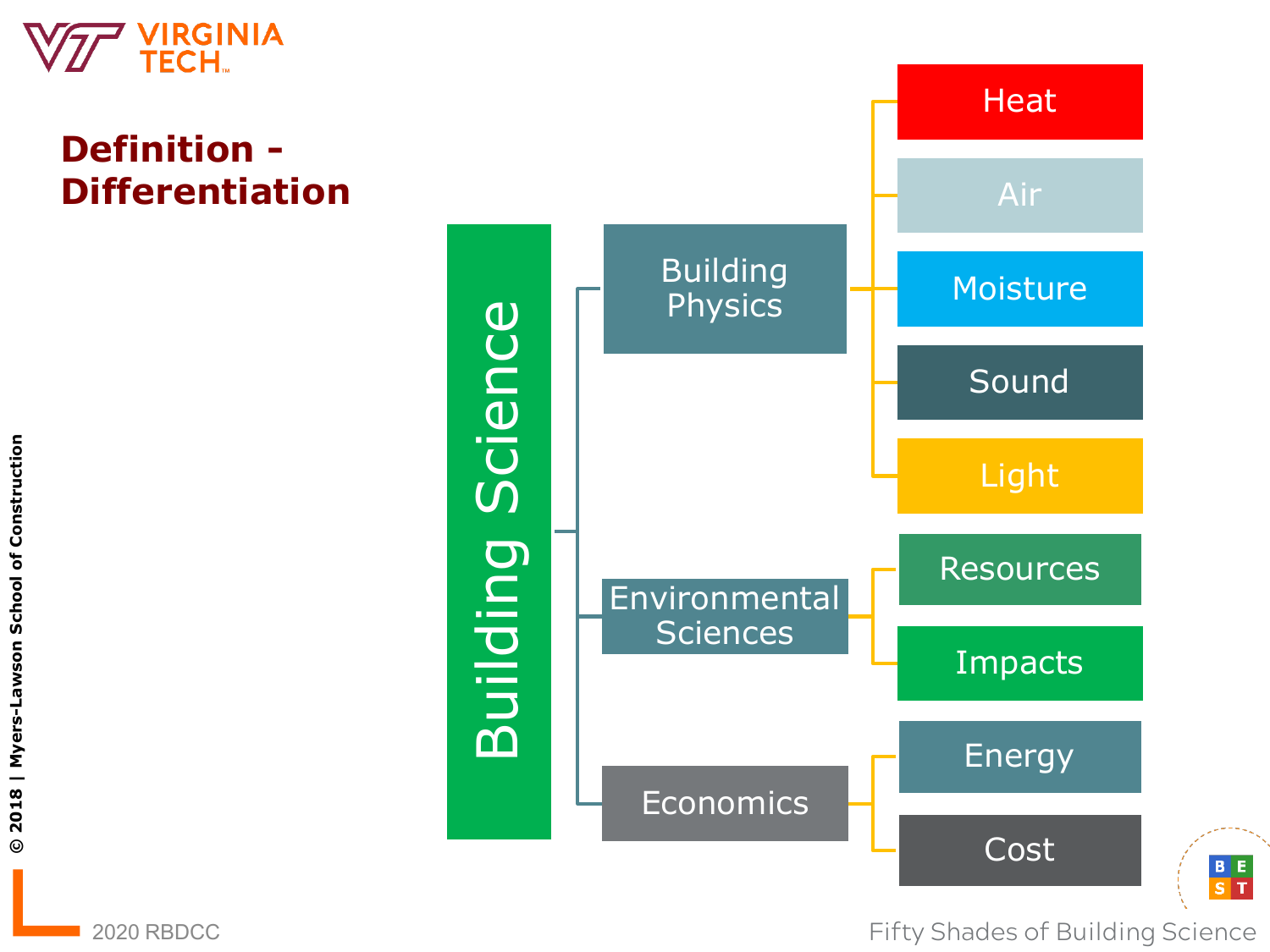## **Meta Analysis & Content Analysis**

- Sources:
	- Published *Competition Guide* documents by DOE
	- Published presentations of winners only
- Limitations:
	- No second-place winners
	- No (public) access to *Technical Volume I* over all years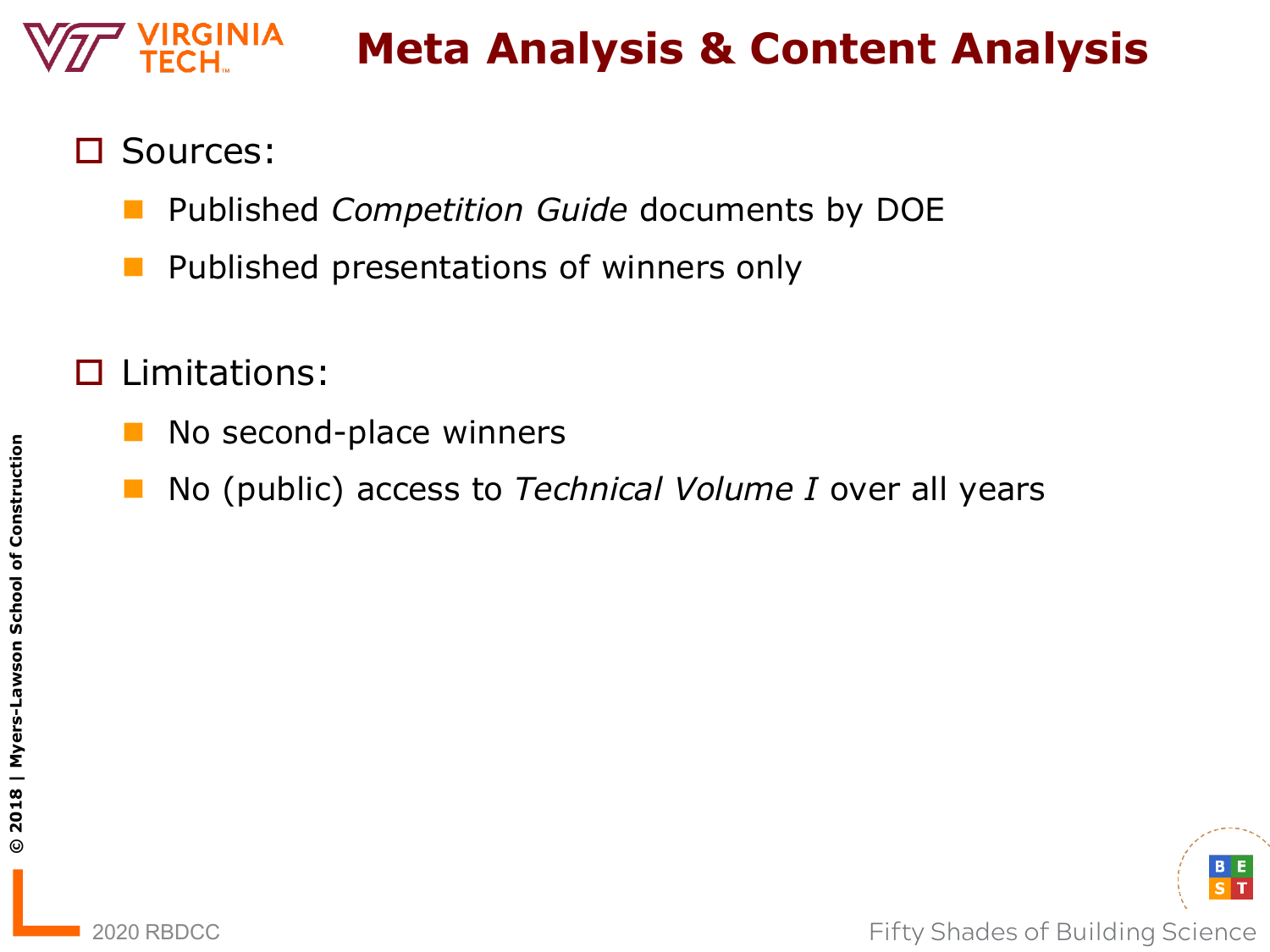## **Meta Analysis & Content Analysis**

## **Meta Analysis Terms**

- Building Science
- **Durability**
- **Resiliency**
- Control
- $\square$  Control (not system)
- □ Control layers
- □ Air
- □ Moisture
- □ Hygrothermal
- Thermal bridging
- $\square$  Lighting
- Noise (or acoustic)

## **Content Analysis Topics**

- $\Box$  Heat
- □ Air
- □ Moisture
- $\square$  Light
- Acoustics
- $\square$  Control Layers
- $\square$  Durability

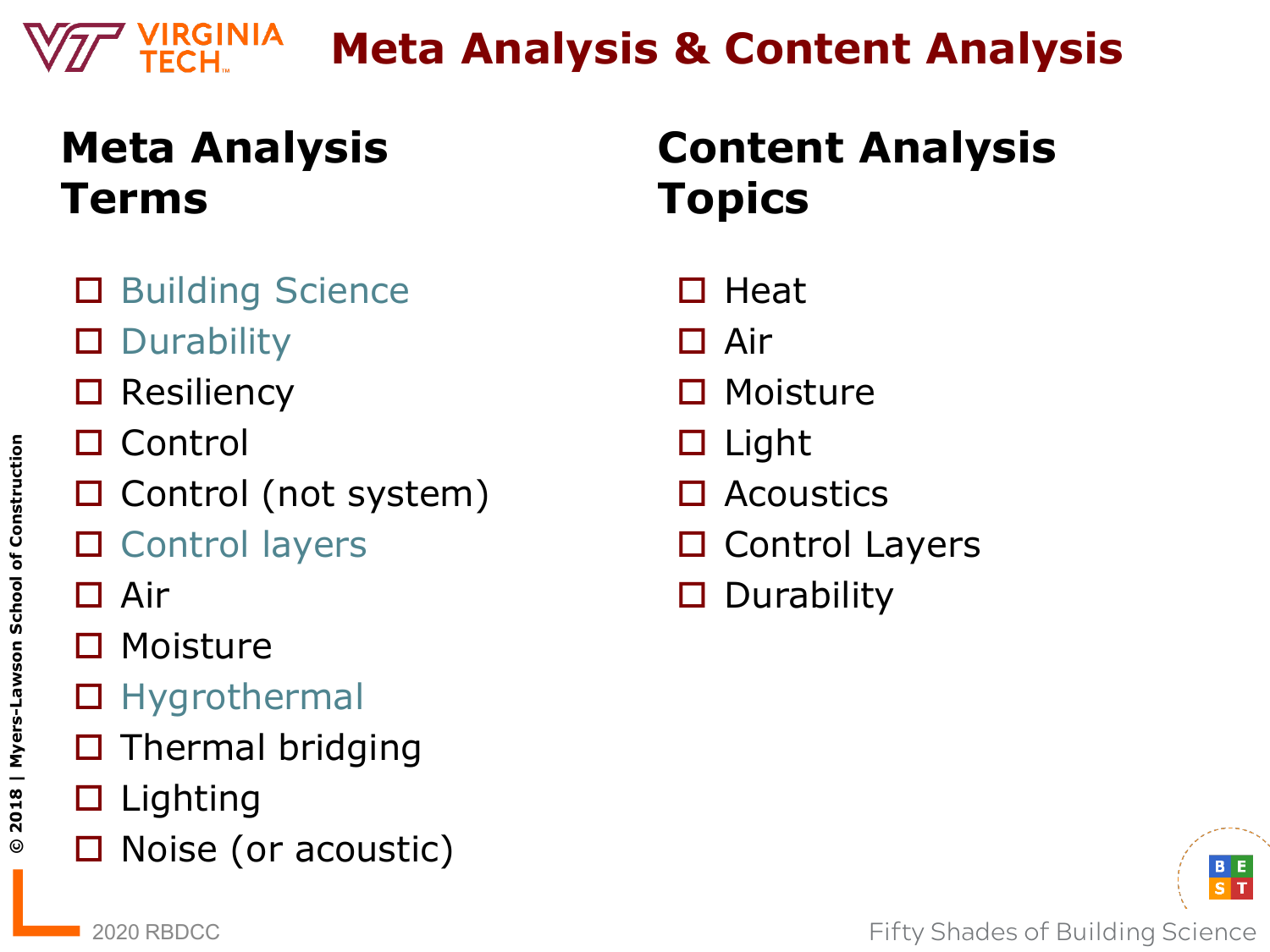## **Guideline Meta Analysis**

**/IRGINIA<br>TECH**..

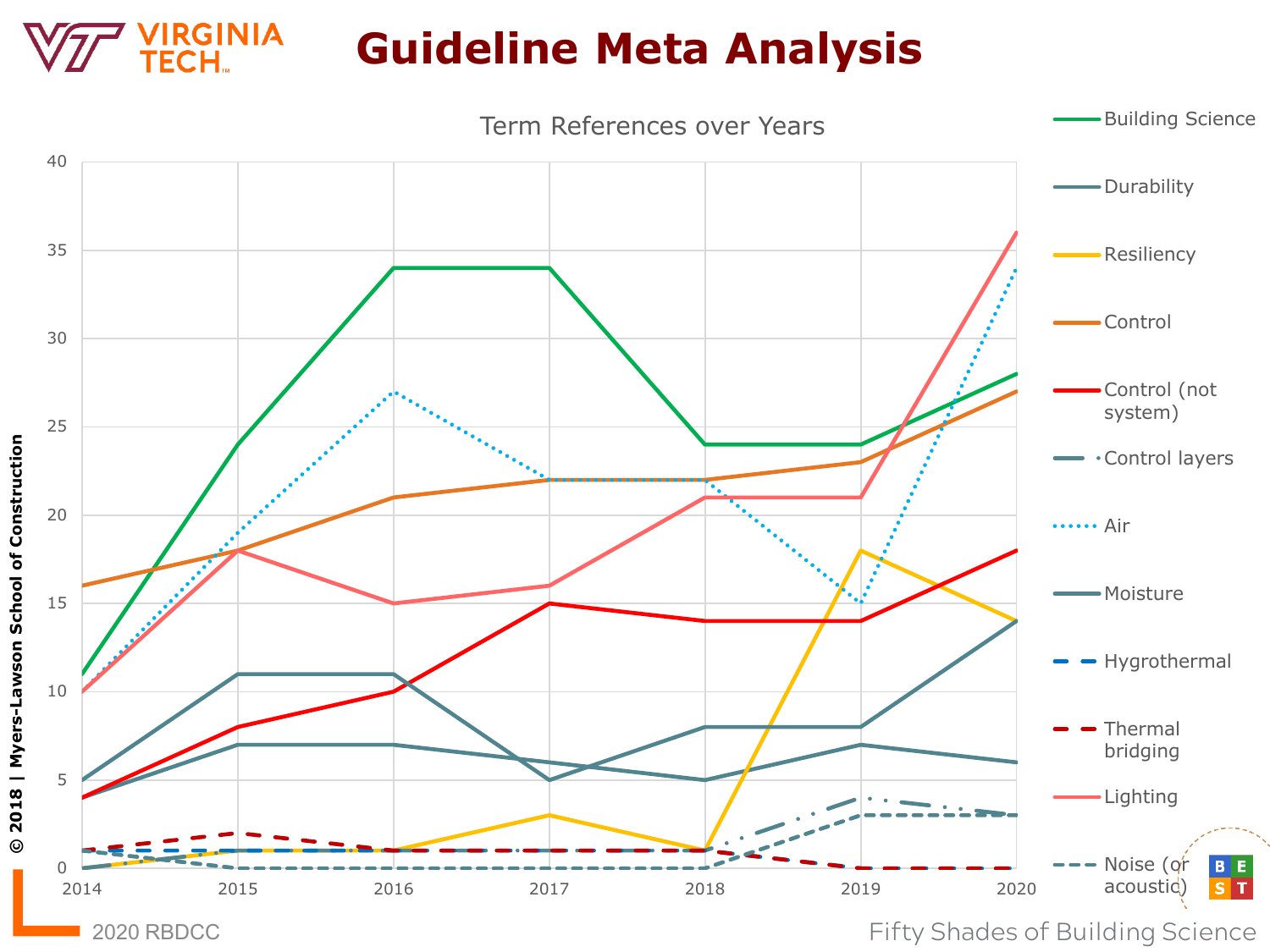

**© 2018 | Myers-Lawson School of Construction**

© 2018 | Myers-Lawson School of Construction

#### **Guideline Meta Analysis: Building Science**

Term References over Years

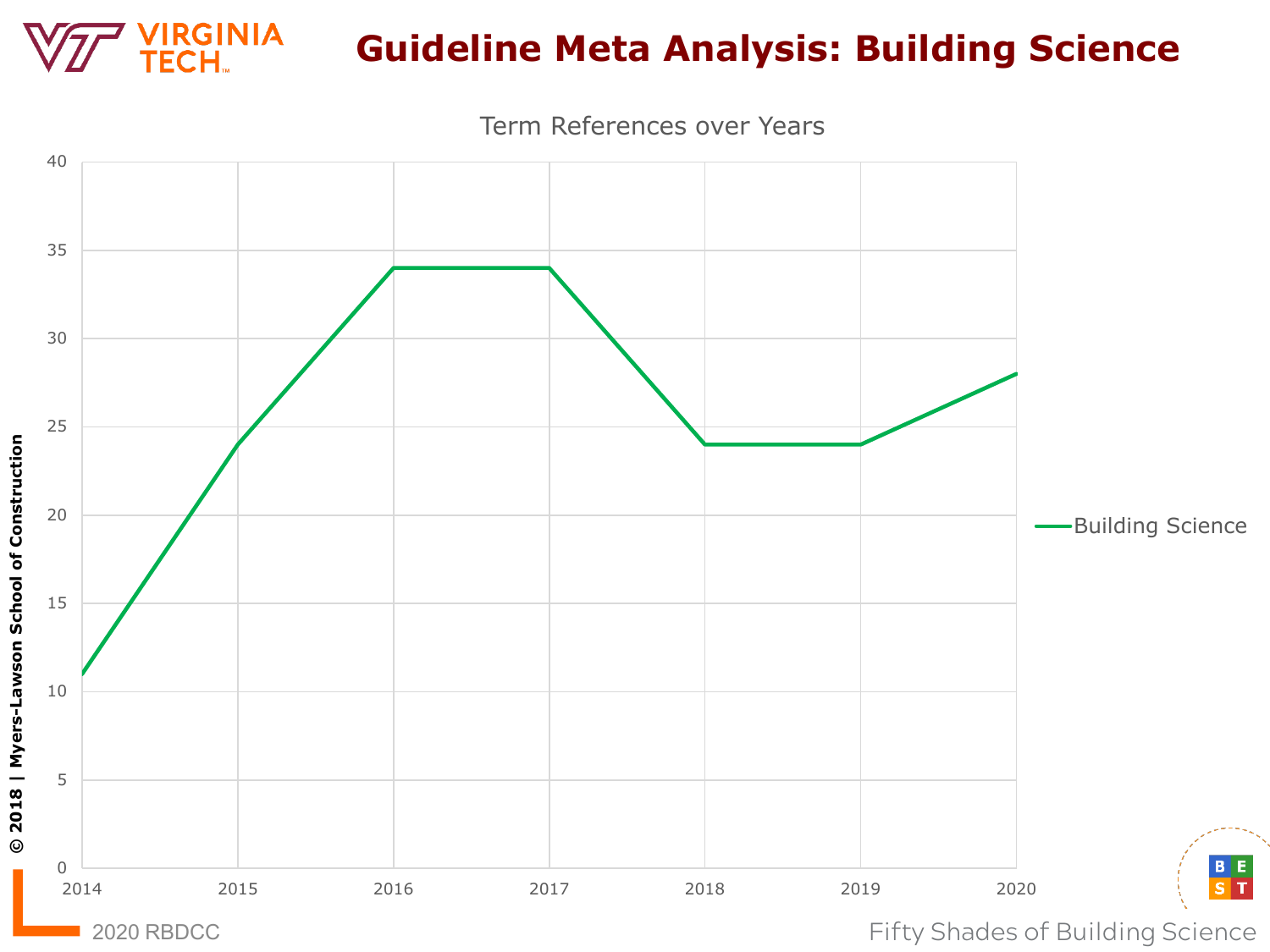

#### **Guideline Meta Analysis: Durability**

Term References over Years



**© 2018 | Myers-Lawson School of Construction**

© 2018 | Myers-Lawson School of Construction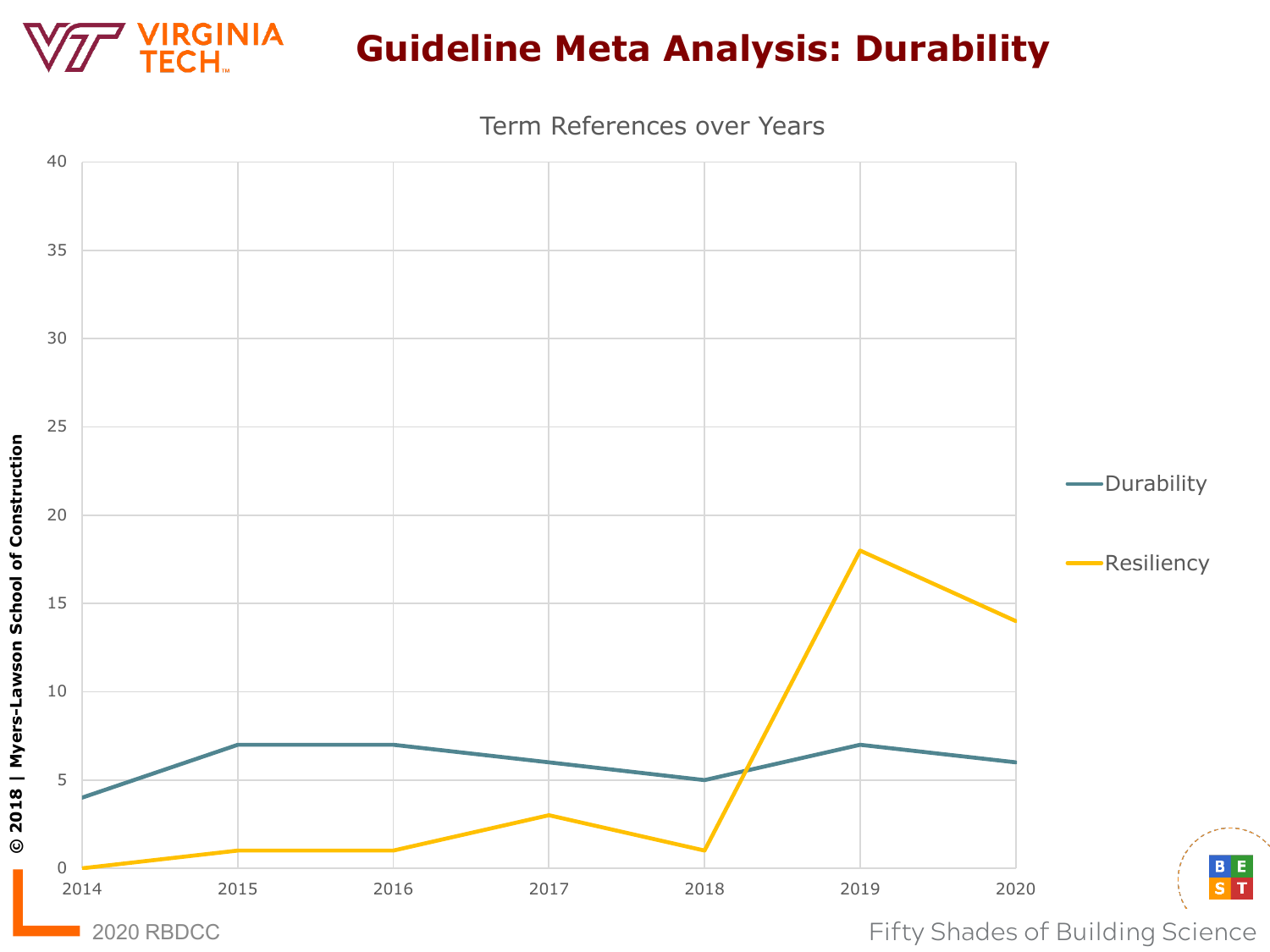

### **Guideline Meta Analysis: Control (Layers)**

Term References over Years



**© 2018 | Myers-Lawson School of Construction**

© 2018 | Myers-Lawson School of Construction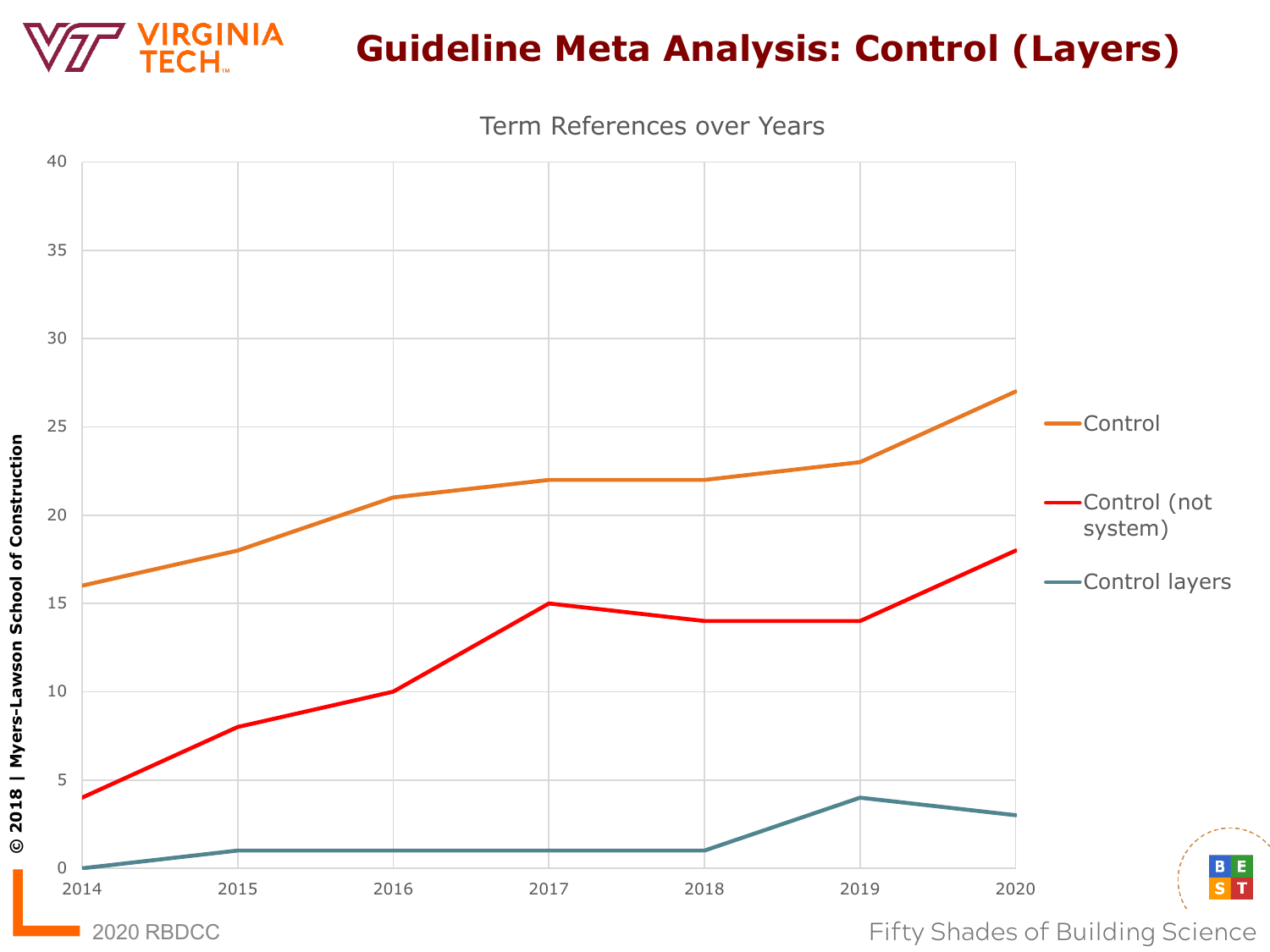

Term References over Years



**© 2018 | Myers-Lawson School of Construction**

© 2018 | Myers-Lawson School of Construction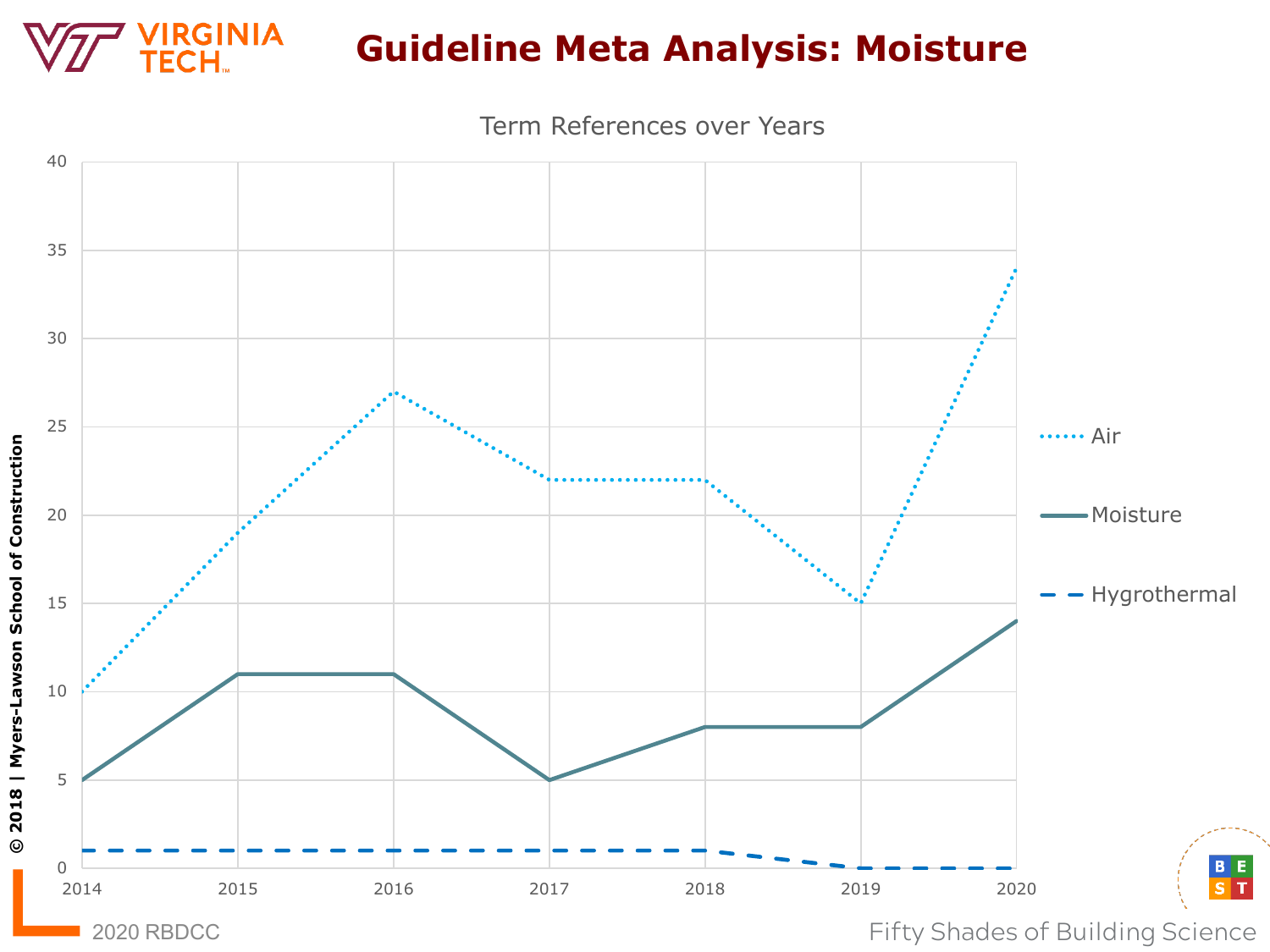

#### **Guideline Meta Analysis: Lighting**

Term References over Years



**© 2018 | Myers-Lawson School of Construction**

 $\odot$ 

2018 | Myers-Lawson School of Construction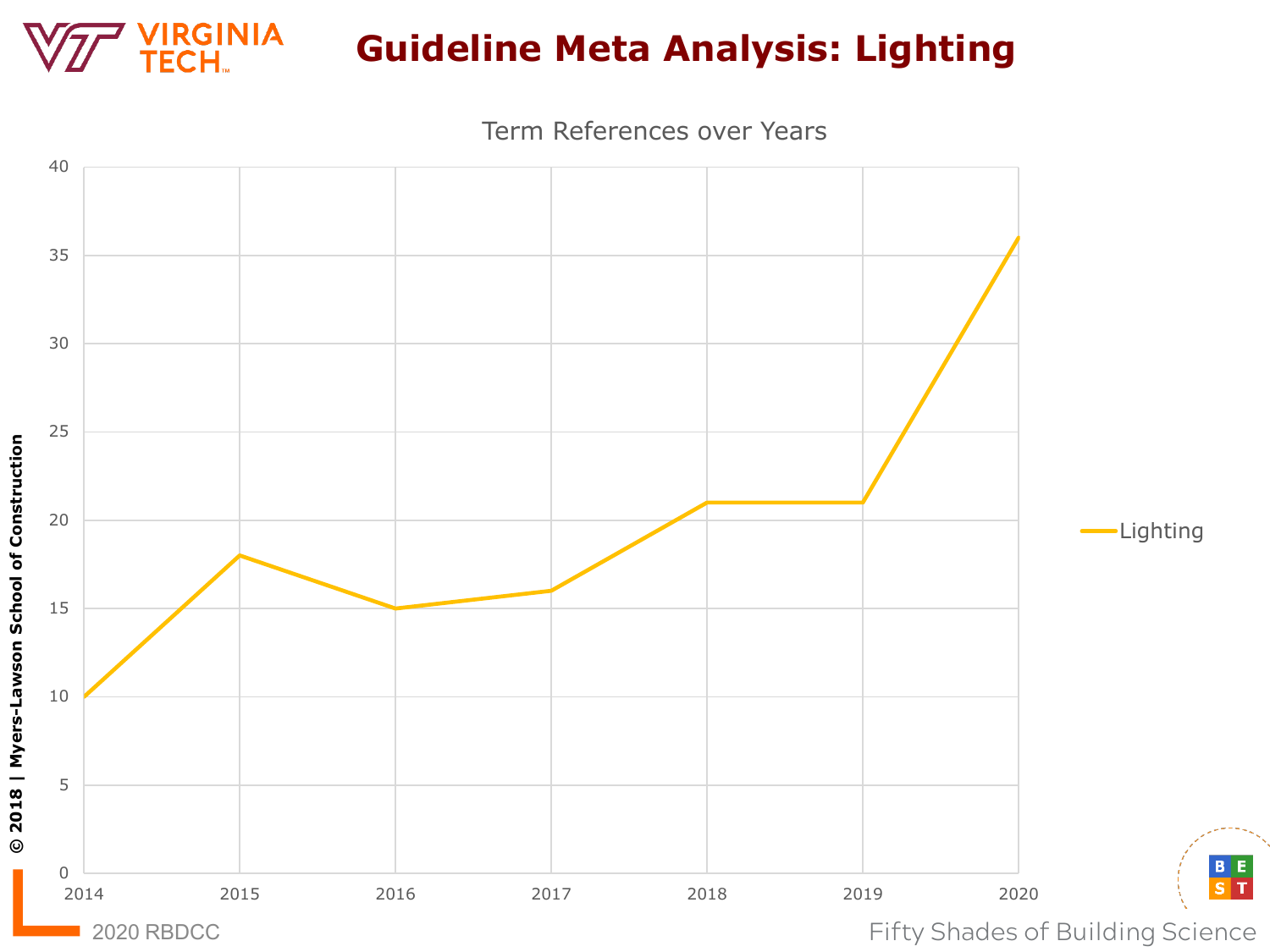

#### **Guideline Meta Analysis: Special Terms**

Term References over Years

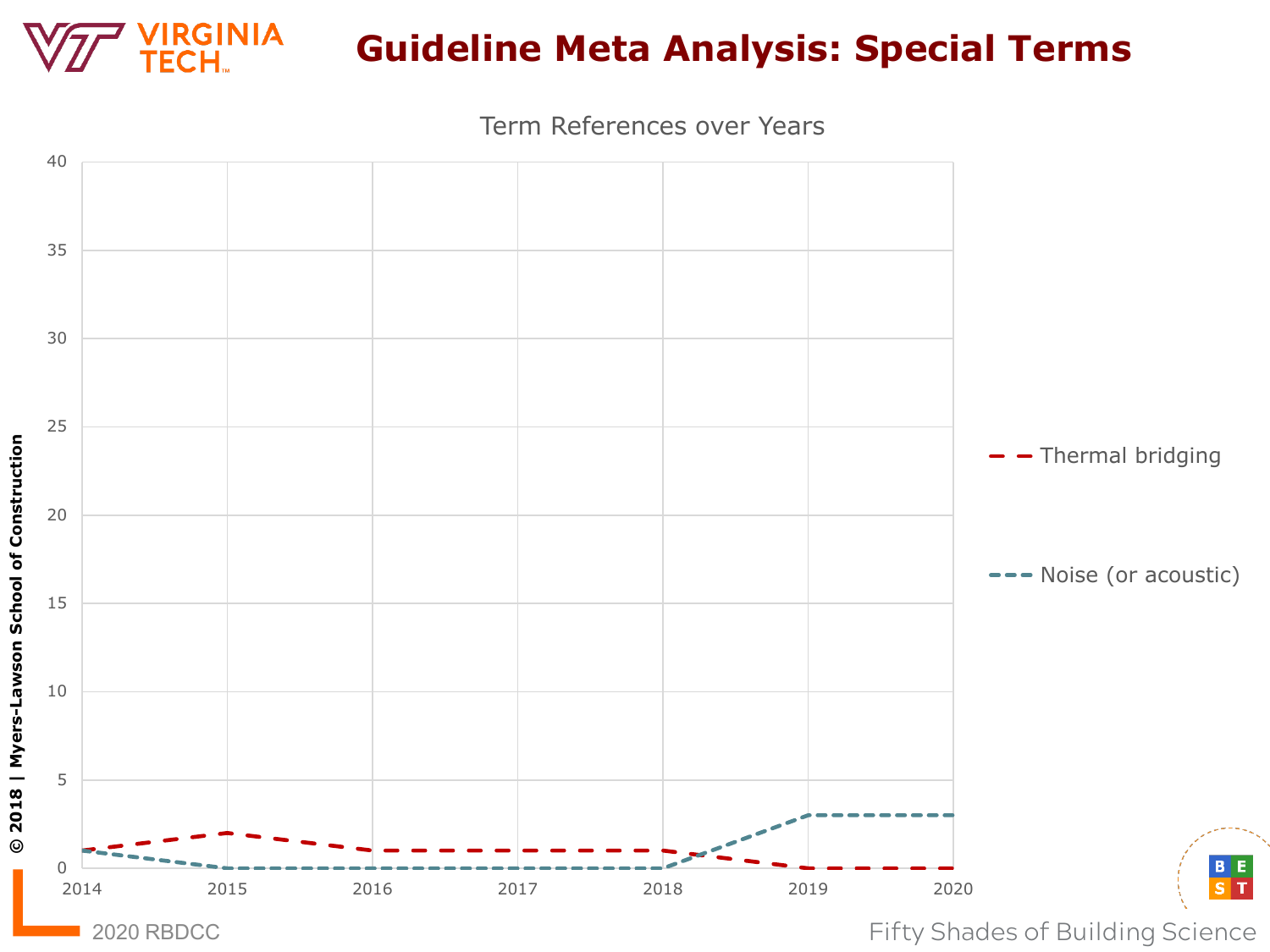#### **IRGINIA Guideline Content over Years**



**© 2018 | Myers-Lawson School of Construction**

 $\odot$ 

2018 | Myers-Lawson School of Construction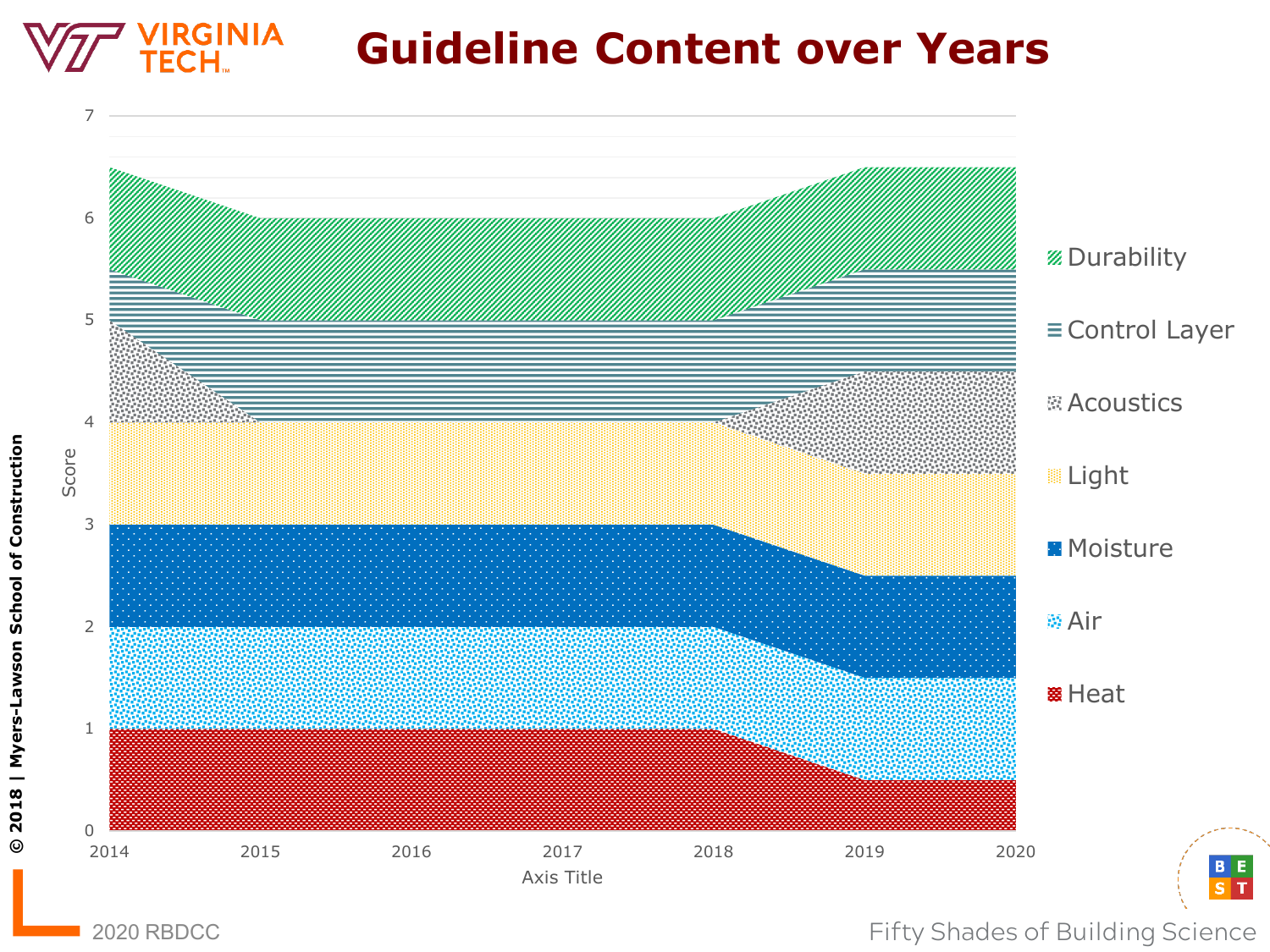#### **/IRGINIA Meta Analysis - Winners ECH**



**© 2018 | Myers-Lawson School of Construction**

© 2018 | Myers-Lawson School of Construction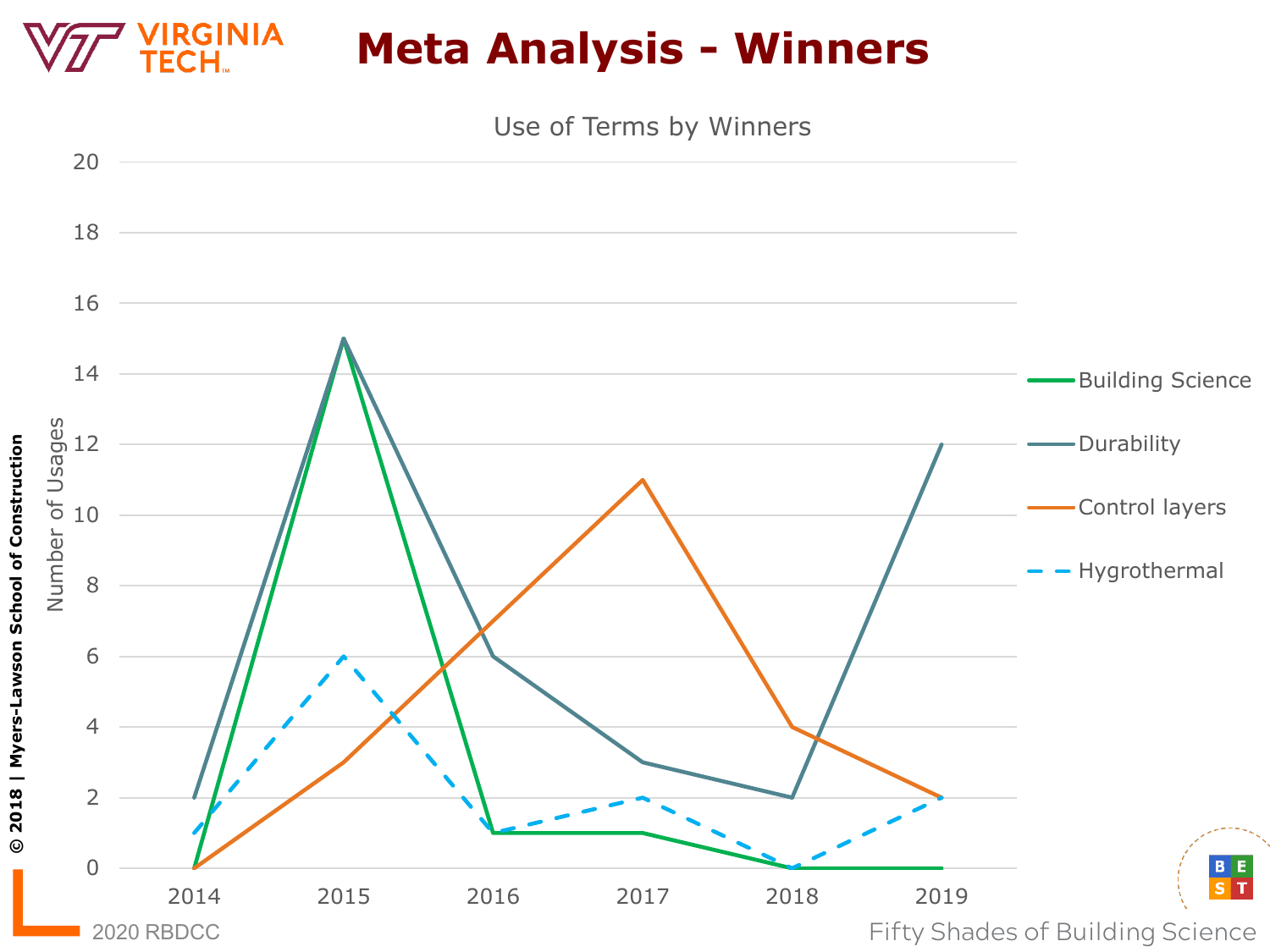

### **Content Analysis - Winners**

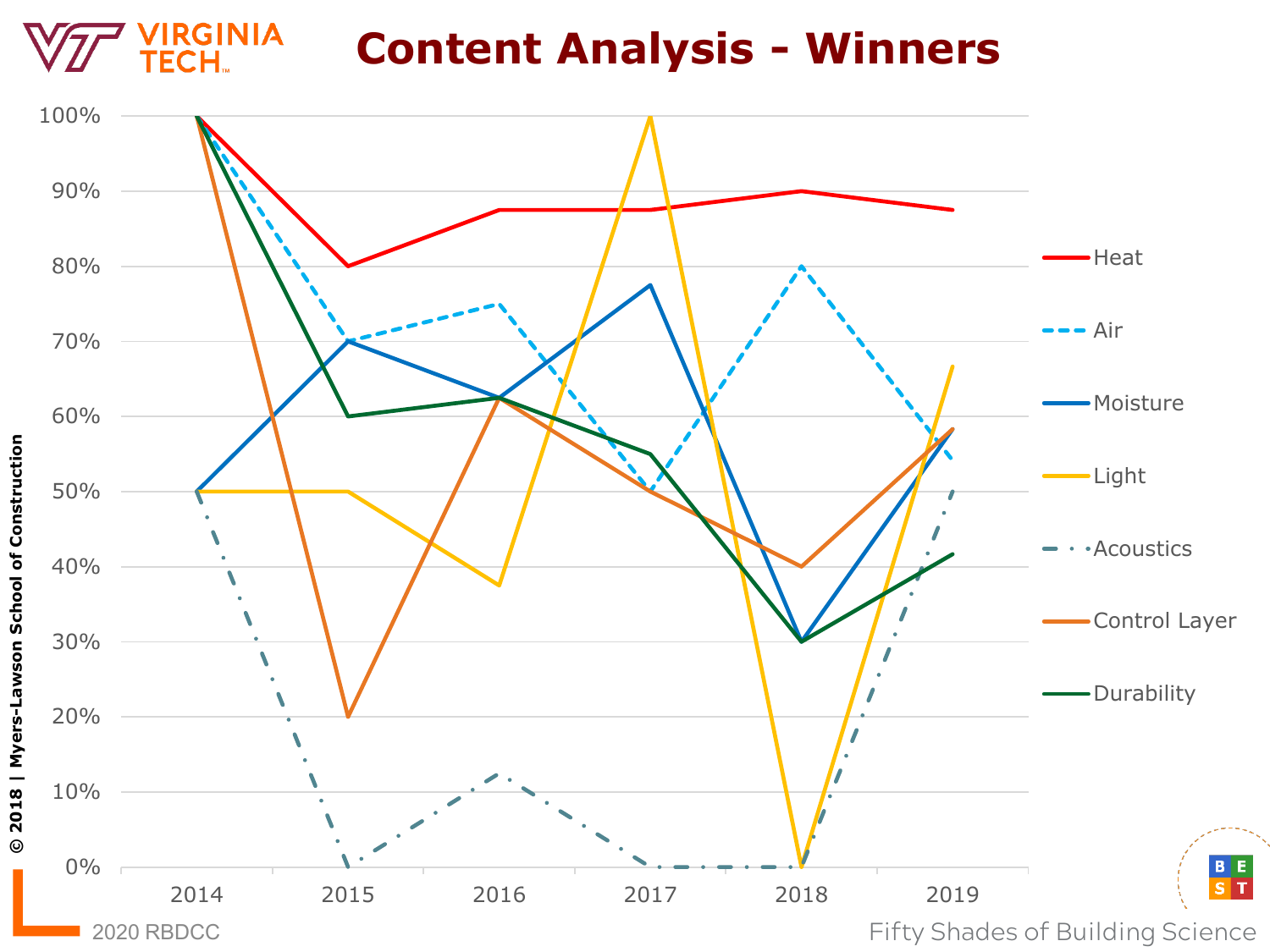

Е,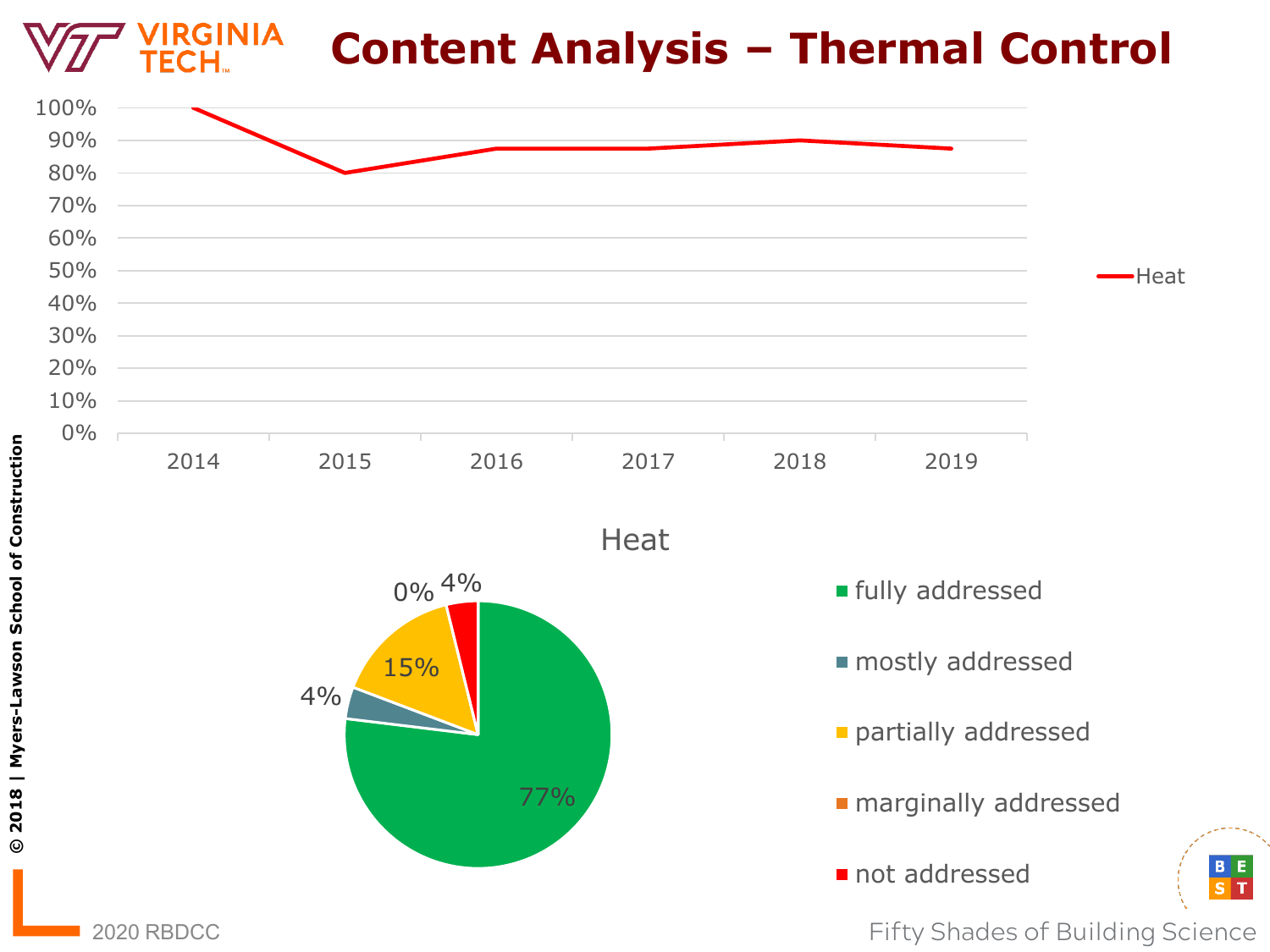

2020 RBDCC **Fifty Shades of Building Science** 

Е,  $S$ <sub>T</sub>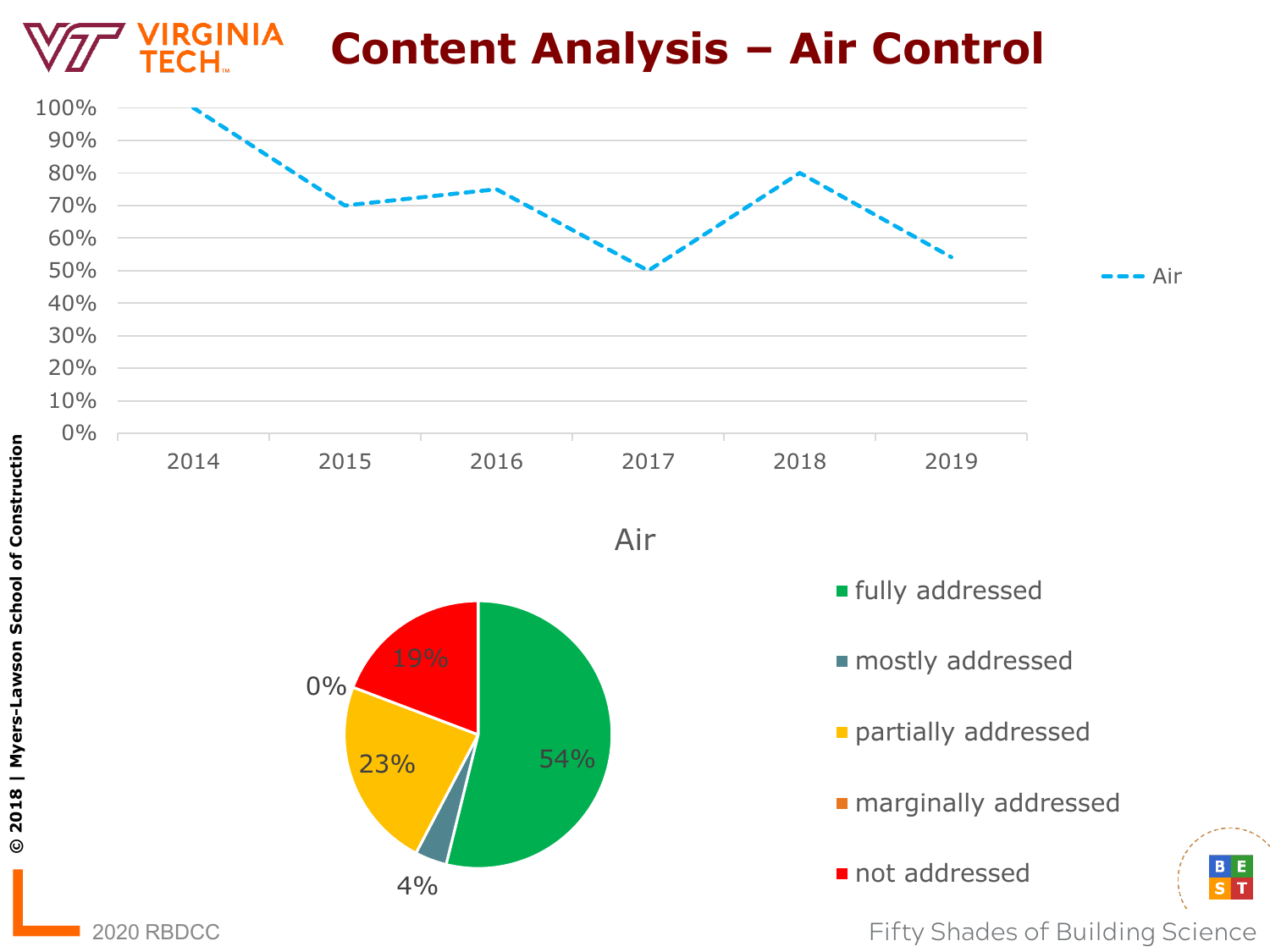#### **RGINIA Content Analysis – Moisture Control**



2020 RBDCC **Fifty Shades of Building Science** 

Е,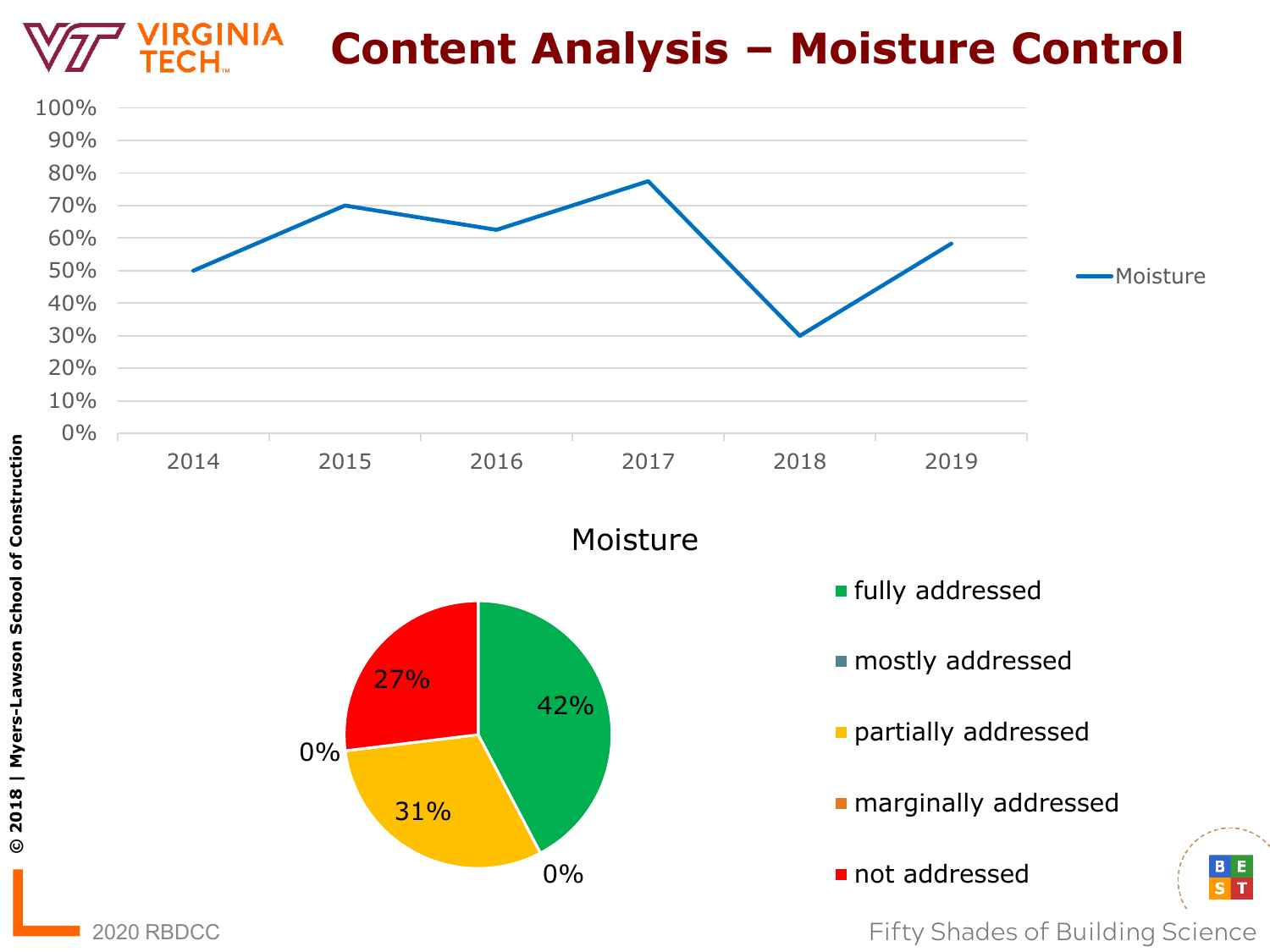#### **GINIA Content Analysis – Control Layers**

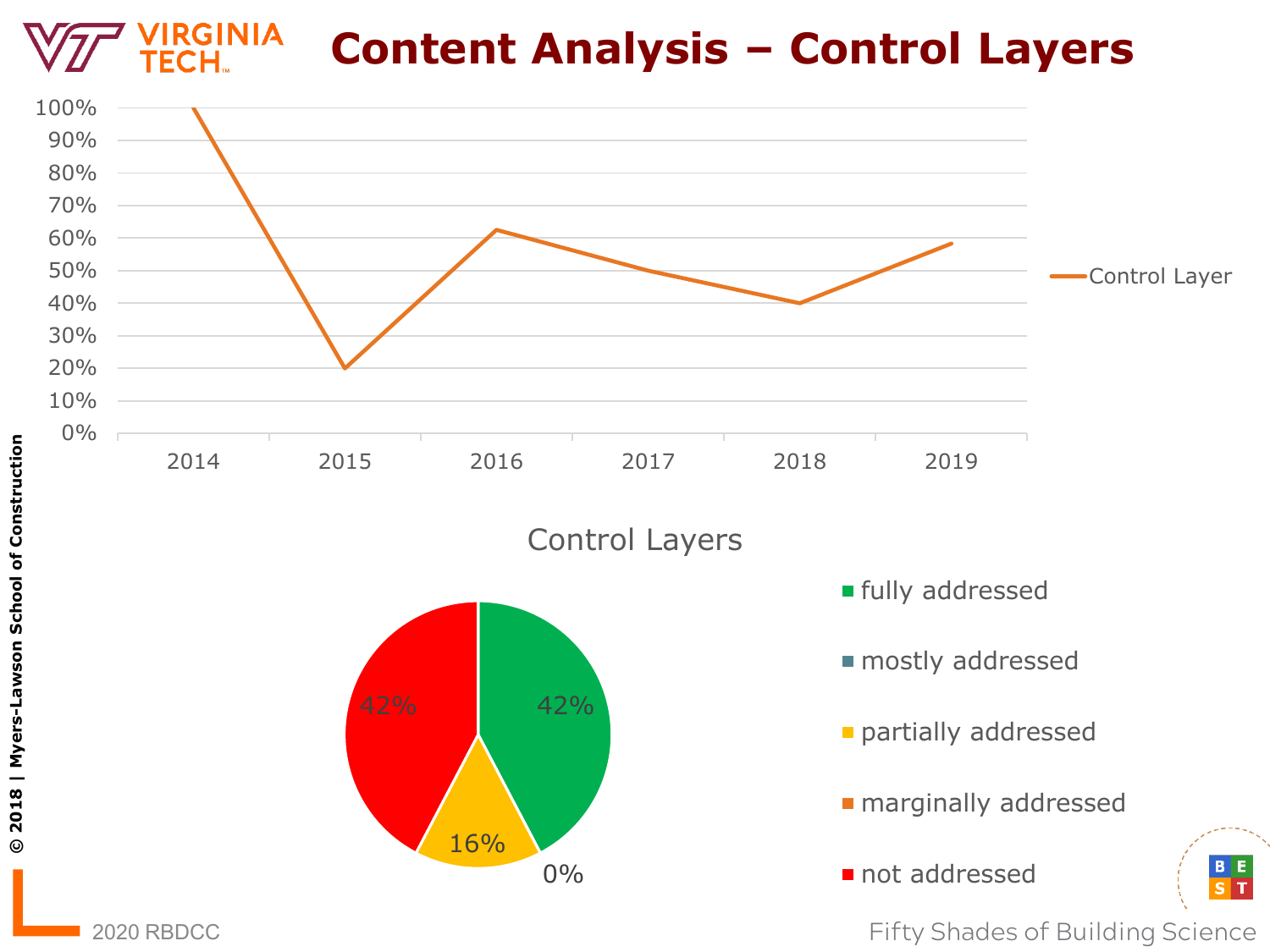#### **IRGINIA Content Analysis – Light** ECH.



2020 RBDCC **Fifty Shades of Building Science** 

 $\frac{B}{S} \frac{E}{T}$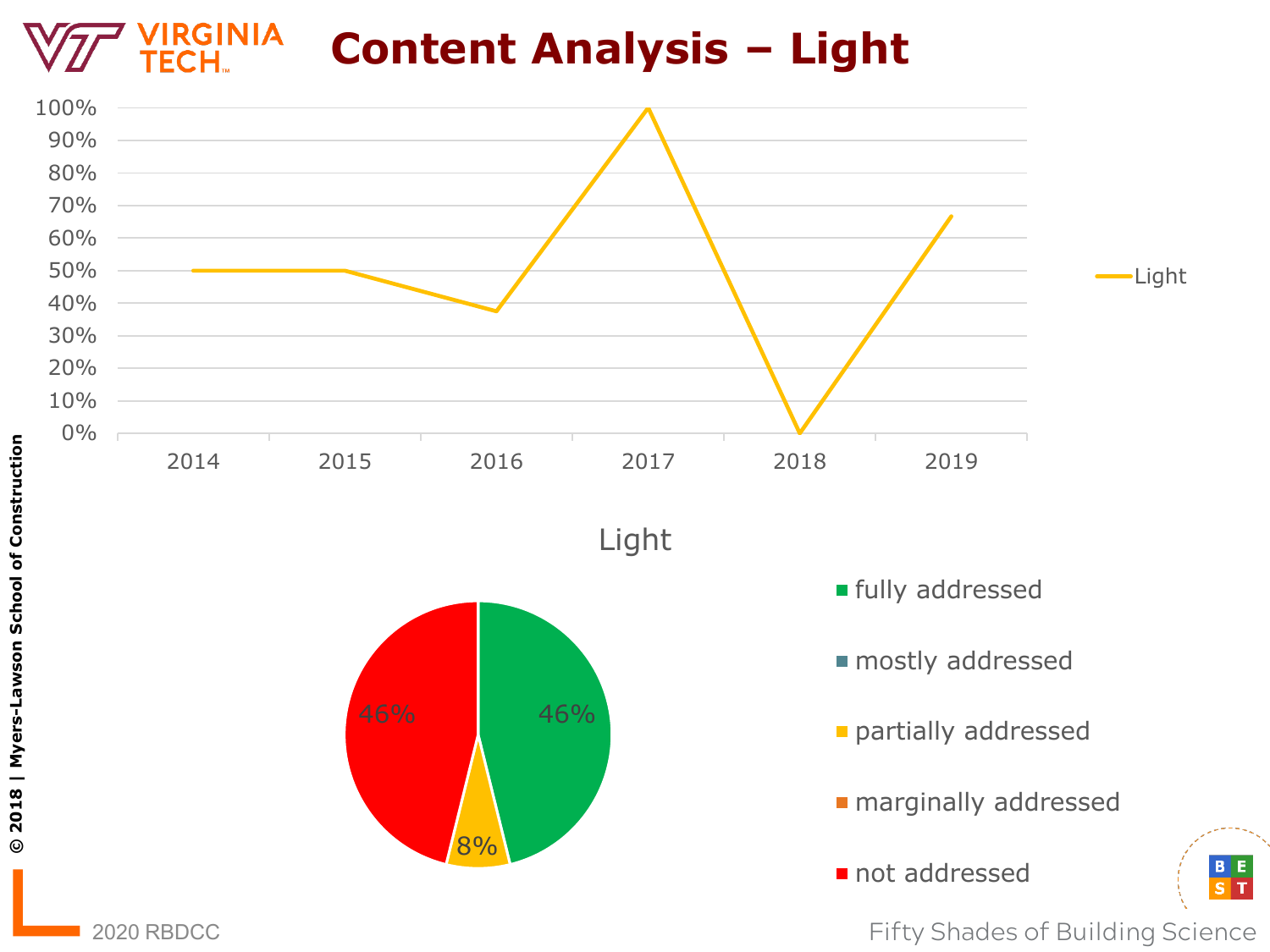**GINIA Content Analysis – Acoustics**

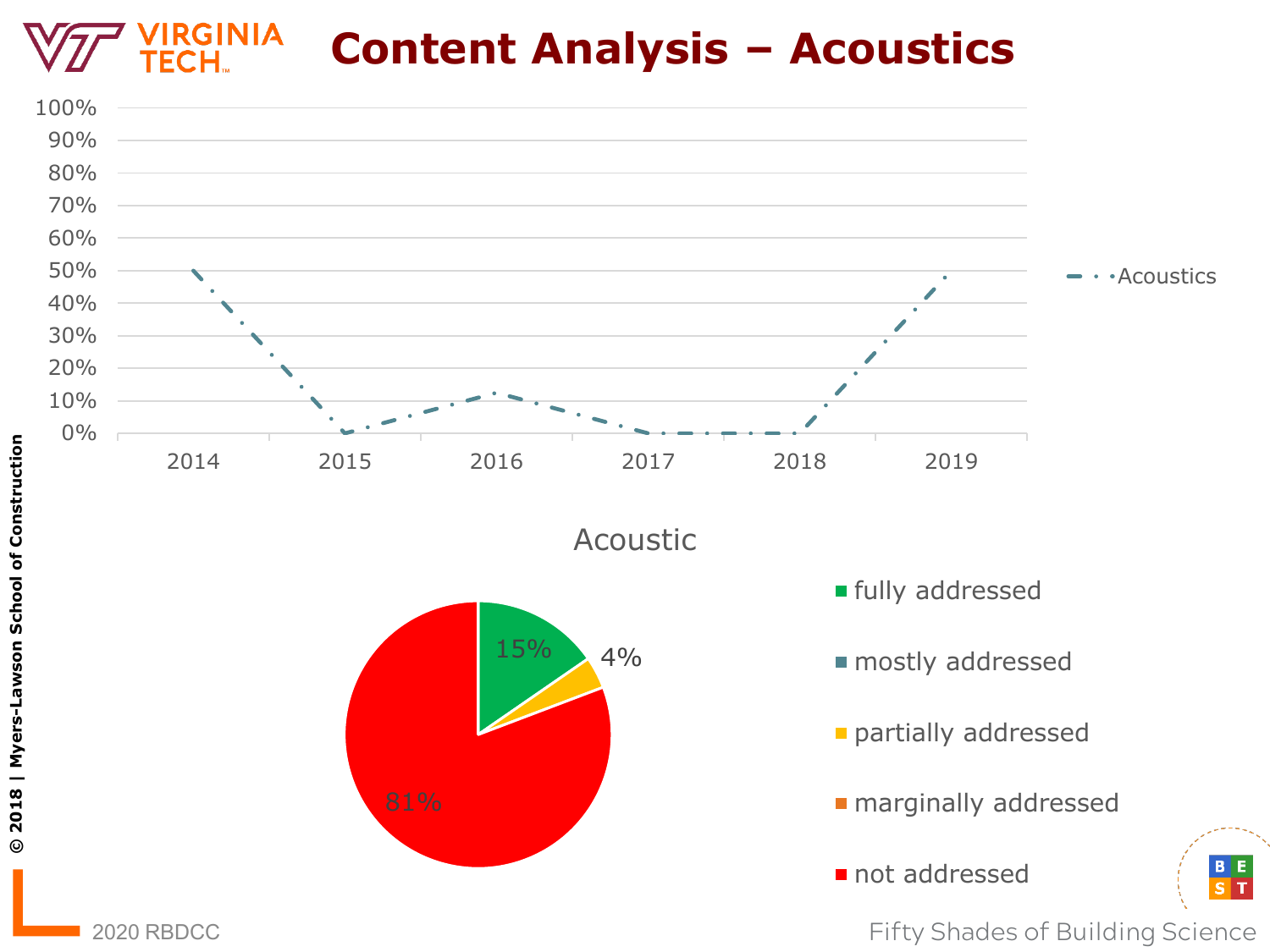

2020 RBDCC **Fifty Shades of Building Science** 

Е.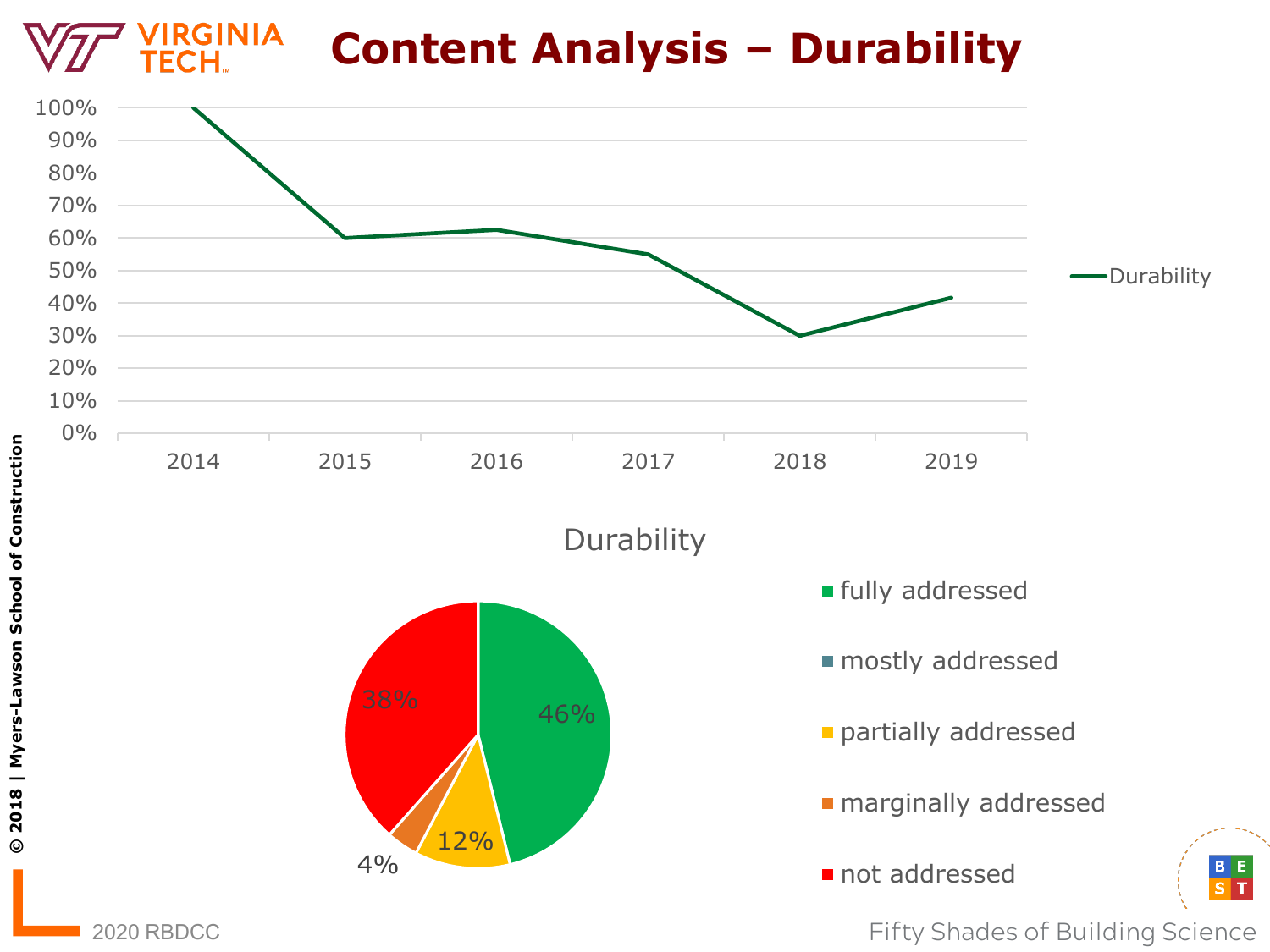#### **RGINIA Total Score vs. HAM Score**

Total Score

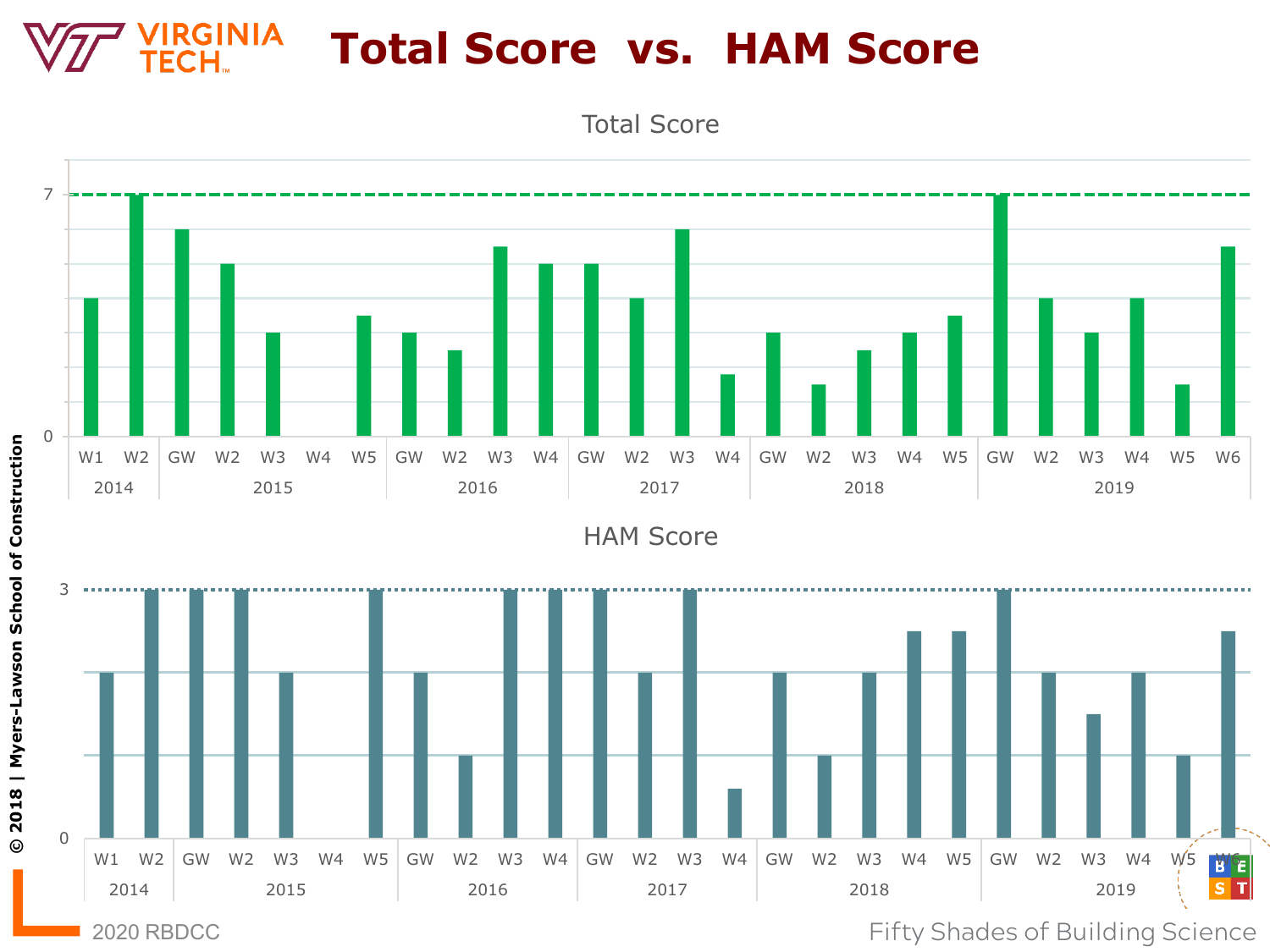# **(Some) Conclusions …**

- Guidelines
	- Overall provide a good coverage of all topics
	- Acoustics disappeared and appeared again (yay!)
	- Could be improved in terms of specific requirements
		- $\Box$  Moisture control compliance (in lack of a code)
		- $\Box$  Thermal bridging evaluation requirements
	- **Submissions** 
		- Overall ok, but some slip through
		- Could be improved question is how …

#### Some Options

- Go/no-go decision points in submissions
- Building science training for reviewers
- … others?



**© 2018 | Myers-Lawson School of Construction**

 $\odot$ 

2018 | Myers-Lawson School of Construction